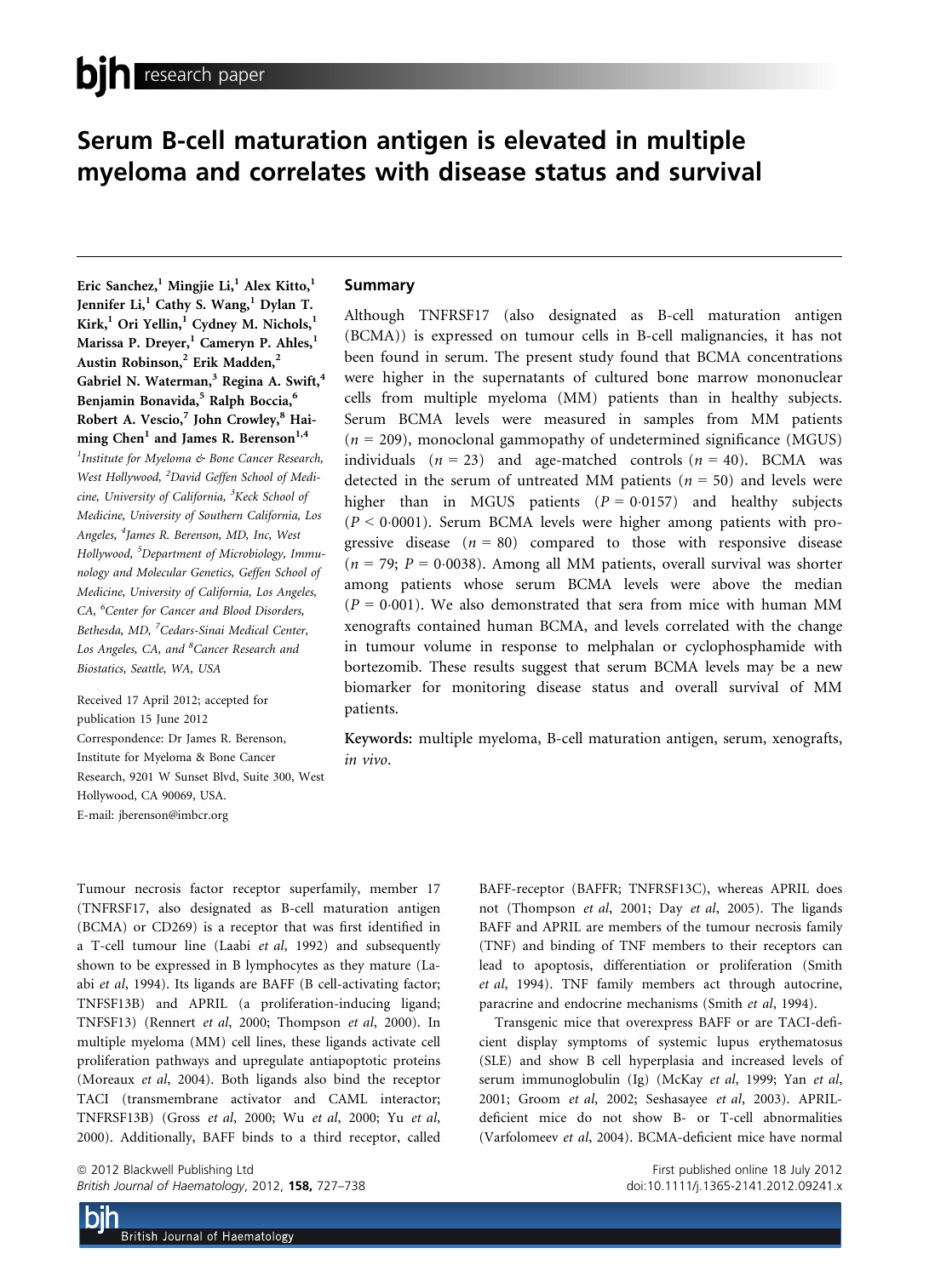peripheral B lymphocyte development, and their immune responses remain intact (Xu & Lam, 2001). However, others have shown that bone marrow (BM) plasma cells were functionally impaired in BCMA-deficient mice (O'Connor et al, 2004). These reports demonstrate the critical roles that these proteins play in B-cell homeostasis.

Serum BAFF levels are elevated in patients with autoimmune diseases and lymphoma (Cheema et al, 2001; Zhang et al, 2001; Oki et al, 2005). BCMA has been shown to be located intracellularly in plasma cell lines (Laabi et al, 1992, 1994). Surface expression of BCMA was found on human tonsilar B-cells (Thompson et al, 2000), and on human CD138-expressing MM cells (Novak et al, 2004). Malignant cells from Hodgkin lymphoma and Waldenstrom macroglobulinemia (WM) patients also express this protein (Elsawa et al, 2006; Chiu et al, 2007). However, serum levels of BCMA have not been previously reported in any disease.

Although the response to treatment of MM patients is traditionally followed with measurement of their monoclonal Ig levels, some patients do not produce this marker, and in others it is lost during the course of their disease. Although other serum markers, including albumin and beta-2 microglobulin ( $\beta$ 2M), are prognostic markers, their reliability regarding determining the response to therapy has not been shown and  $\beta$ 2M levels are also affected by renal function.

B-cell maturation antigen concentrations were measured in supernatants from cultures of BM and peripheral blood (PB) mononuclear cells (MCs) and sera from patients with MM, monoclonal gammopathy of undetermined significance (MGUS) individuals and healthy subjects. We also determined the relationship between serum levels and disease status and overall survival (OS) among MM patients, and during the disease course of individual patients. The sera of severe combined immunodeficiency (SCID) mice bearing human MM xenografts were measured for BCMA to determine whether levels changed during anti-MM treatment.

# Materials and methods

## Serum collection and PB and BMMC cultures

PB and BM aspirates were obtained from patients with MM, MGUS and age and gender-matched healthy control subjects. The study was approved by the Institutional Review Board (Western IRB BIO 001) and informed consent was obtained in accordance with the Declaration of Helsinki.

Patients were defined as having MGUS, MM patients as indolent MM or symptomatic disease, and treated patients as showing progressive or responsive disease [partial response (PR), very good (VG) PR, or complete response (CR)] according to the International Myeloma Working Group (IMWG) criteria (The International Myeloma Working Group, 2003; Rajkumar et al, 2011). Kaplan–Meier survival

of MM patients was determined from the time of initial serum BCMA measurement to death or the date of last follow-up. Individual patients with multiple BCMA samples were analysed from the time of their first assessment.

Serum from a Corvac<sup>TM</sup> serum separator tube (Becton Dickinson, Franklin Lakes, NJ, USA) was isolated by centrifugation and stored at  $-80^{\circ}$ C. PB and BM aspirates were collected in heparinized tubes and MCs were isolated using density-gradient centrifugation with Histopaque-1077 (Sigma-Aldrich, St. Louis, MO, USA). Cells were cultured in RPMI 1640 medium (Omega Scientific, Tarzana, CA, USA) supplemented with 10% foetal bovine serum, non-essential amino acids, 2 mmol/l glutamine, 1 mmol/l sodium pyruvate, 25 mmol/l HEPES, 200 units/ml penicillin, and streptomycin at 37 $\mathrm{^{\circ}C}$  and 5%  $\mathrm{CO}_{2}$ .

# Enzyme-linked immunosorbent assay for determination of BCMA concentrations in serum and supernatant from BMMC cultures

Serum and supernatant samples were analysed by BCMA enzyme-linked immunosorbent assay (ELISA) obtained from R&D Systems, Minneapolis, MN, USA (catalogue # DY193E). Serum samples were diluted 1:50 and the BCMA ELISA assay carried out according to the manufacturer's protocol. The ELISA plates were analysed using a µQuant (Biotek Industries, Winooski, VT, USA) plate reader set to 450 nm with KC Junior software. Values represent the mean of triplicate samples on each specimen. Notably, this BCMA ELISA kit does not cross react with recombinant human APRIL or BAFF, recombinant human TACI/Fc or recombinant mouse BCMA/Fc or mouse BCMA.

# Polyclonal anti-BCMA antibody (Ab) blocking experiment

B-cell maturation antigen standards were incubated with another polyclonal goat anti-human BCMA Ab (catalogue # AF193; R&D Systems) or control Ab at a high (400 ng/ml) or low (40 ng/ml) concentration overnight at 4°C. Polyclonal goat IgG Ab was used as an isotype control (catalogue # AB-108-C; R&D Systems). We also tested the ability of this polyclonal anti-BCMA Ab to block detection of BCMA from the serum of MM Patient 1056 following an overnight incubation and BCMA levels were assessed using the BCMA ELISA protocol described above.

# Detection of BCMA with a monoclonal anti-BCMA Ab

B-cell maturation antigen standards or serum (diluted 1:50) from MM patients were incubated using a murine monoclonal anti-human BCMA Ab (catalogue # WH0000608M1; Sigma-Aldrich), instead of the polyclonal 'capture Ab' used in the BCMA ELISA. The samples were then assayed according to the BCMA ELISA protocol.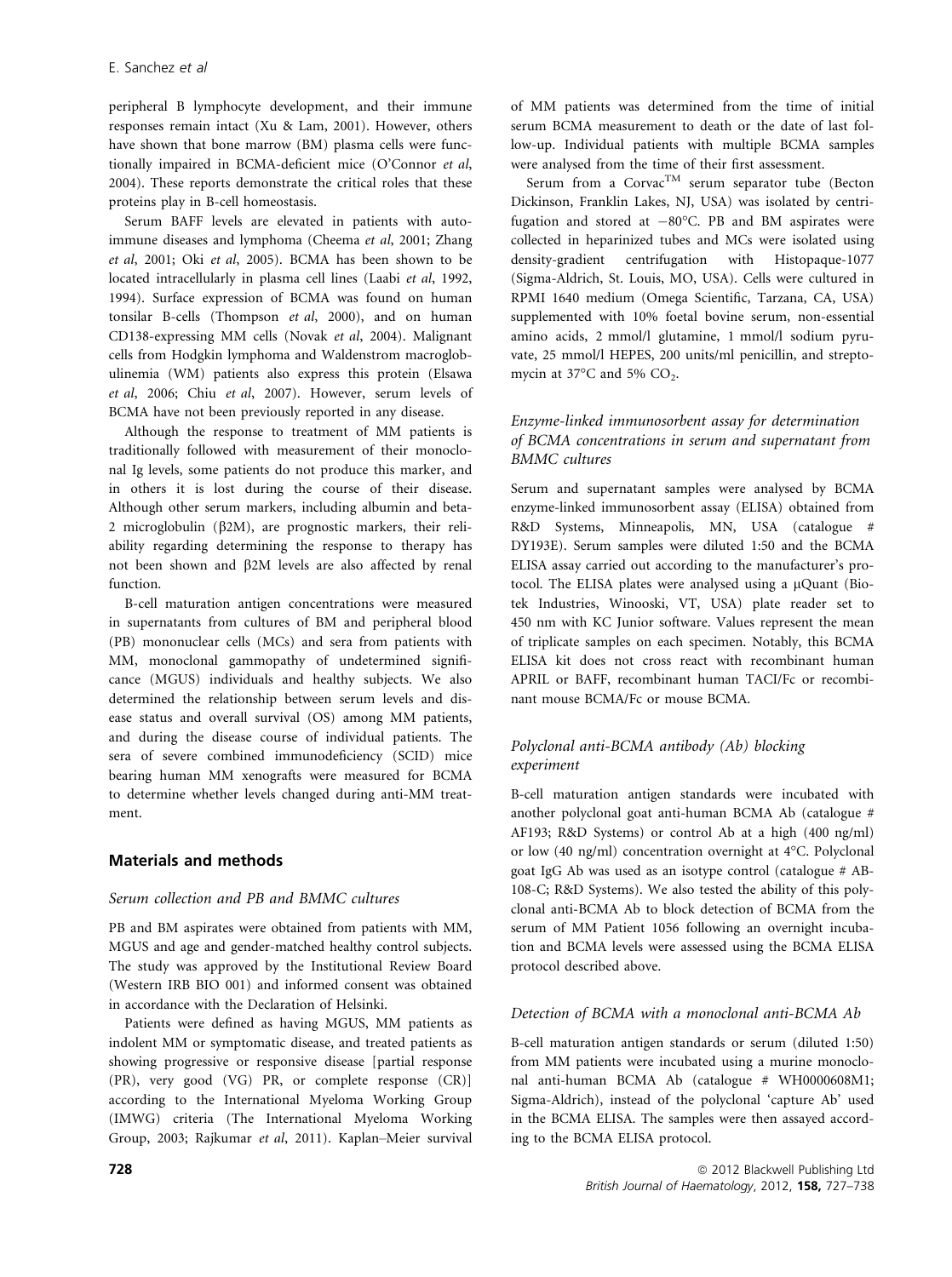#### MM xenograft studies

Six-week old CB17 SCID mice were obtained from Charles River Laboratories (Wilmington, MA, USA). Animal studies were conducted according to protocols approved by the Institutional Animal Care and Use Committee. To establish the CD38 and CD138–expressing LAG<sub>K</sub>–2 tumour, a BM biopsy from a MM patient showing IgG<sub>K</sub> paraprotein was implanted into the hind limb of a SCID mouse (Campbell & Berenson, 2008). Sera from mice containing the xenograft did not show human IgG or free  $\kappa$  light chains; and, thus, we defined this xenograft as non-secretory. However,  $\kappa$  chains were observed in the cytosol of tumour cells using immunhistochemical (IHC) staining. The LAGK-1A tumour was developed from a patient with an IgG<sub>K</sub>-producing MM resistant to lenalidomide (Campbell & Berenson, 2008). The LAGk-1 tumour was developed from a MM patient who showed IgGk paraprotein (Campbell & Berenson, 2008). The xenografts were excised, sectioned into 20–40 mm<sup>3</sup> pieces, and implanted into the muscle. Seven days post-tumour implantation, mice were randomised into treatment groups. Animals were euthanized when the tumours reached 2.5 cm in diameter.

The proteasome inhibitor (PI) bortezomib (Millennium Pharmaceuticals, Cambridge, MA, USA) was used as a 1 mg/ ml stock solution and diluted using 09% sodium chloride (NaCl). Bortezomib was administered i.v. at 075 mg/kg twice weekly. Cyclophosphamide (Florida Infusion, Palm Harbor, FL, USA) was dissolved from a stock solution of 20 mg/ml with NaCl and administered at 10 mg/kg via oral gavage once weekly. Melphalan (Sigma-Aldrich) at 3 mg was dissolved in 100 µl Acid-EtOH (47 µl concentrated HCl and 1 ml 100% EtOH) and diluted to 1 ml with phosphate-buffered saline (PBS) to generate a 3 mg/ml stock solution. The drug was administered via intraperitoneal (i.p.) injection twice weekly at a dose of 3 mg/kg.

Tumours were measured using standard callipers and the formula for an ellipsoid volume was applied (4/3  $\pi$   $\times$  [width/  $|2|^2 \times$  [length/2]). Tumour growth and IgG curves were analysed in terms of treatment group means and standard error.

Mice were bled weekly via retro-orbital sinus to determine human IgG and BCMA levels. Samples were spun at 10 000 rpm for 5 min and serum was collected. The human IgG ELISA kit (Bethyl Laboratories, Montgomery, TX, USA) was used according to the manufacturer's specifications. Absorbance at 450 nm with a reference wavelength of 550 nm was determined on a µQuant microplate spectrophotometer with KC Junior software (Bio-Tek Instruments, Winooski, VT, USA). The human BCMA ELISA kit (R&D Systems) was used to determine serum protein levels.

#### Immunohistochemical analysis

B-cell maturation antigen protein expression was determined in MM and normal BMMCs and in our human MM xenografts. For the xenografts, 5 µm sections were cut after fixation in 4% paraformaldehyde. For the BMMCs, the cells were fixed with 1% paraformaldehyde and  $1 \times 10^5$  cells/slide were cytopsun. The slides were blocked with 0.05% Tween-20 PBS (PBST) and 3% bovine serum albumin (BSA) for 1 h at room temperature (RT). The samples were exposed to the anti-human BCMA Ab  $(5 \text{ µg/ml})$  at  $4^{\circ}$ C overnight. The slides were washed three times with TBST and treated with horseradish peroxidase conjugated with either anti-mouse, anti-rabbit or anti-goat antibodies (KPL, Gaithersburg, MD, USA) diluted 1:500 in TBST at RT for 2 h. The slides were washed three times in TBST and placed in 3-amino-9-ethylcarbazole (AEC) buffer for 5 min, and colour was detected using an AEC kit (Vector Laboratories, Burlingame, CA, USA). For light chain staining, BMMCs were resuspended in 100 µl PBS and cytospun on slides. The samples were blocked with 3% BSA before the Ab was added to prevent non-specific binding. Goat anti-human  $\lambda$  light chain Ab (Sigma-Aldrich), anti-human  $\kappa$  light chain Ab (Sigma-Aldrich) or isotype control Ab (R&D System) was added to the corresponding samples. These antibodies were incubated overnight at 4° C. On the following day, the antibodies were washed with 0.05 mol/l TBST buffer. The samples were then treated with  $10\%$   $H_2O_2$  methanol before the secondary Ab. The samples were then incubated with peroxidase-labelled rabbit anti-goat Ab (KPL) for 2 h at RT and then washed. Peroxidase substrate (Vector Laboratories) was added to the samples for 30 min. The cells were stained with haematoxylin for 1 min, and the samples were mounted. BCMA and  $\lambda$  and  $\kappa$  light chain expression was determined using a light microscope (Olympus BX51; Olympus, San Diego, CA, USA). Haematoxylin and eosin (H&E) staining was performed on BMMCs using standard staining procedures.

#### Statistical analyses

Statistical significance of differences observed in supernatant, serum and xenograft studies was determined using a Student's *t*-test. The minimal level of significance was  $P < 0.05$ . Statistical analysis was determined using GRAPHPAD PRISM version 4.03 for Windows (GraphPad Software, San Diego, CA, USA).

#### Results

# BMMCs from MM patients showed BCMA and culture medium from these cells showed high concentrations of this protein

First, we examined membrane-bound BCMA expression on BMMCs from MM patients and healthy subjects ( $1 \times 10^4$ ) cells) using flow cytometric analysis. The protein was detected on a very small proportion of BMMCs from healthy subjects whereas most BMMCs from MM patients showed strong BCMA staining (Fig S1). The expression of BCMA was also marked in PBMCs from a patient with plasma cell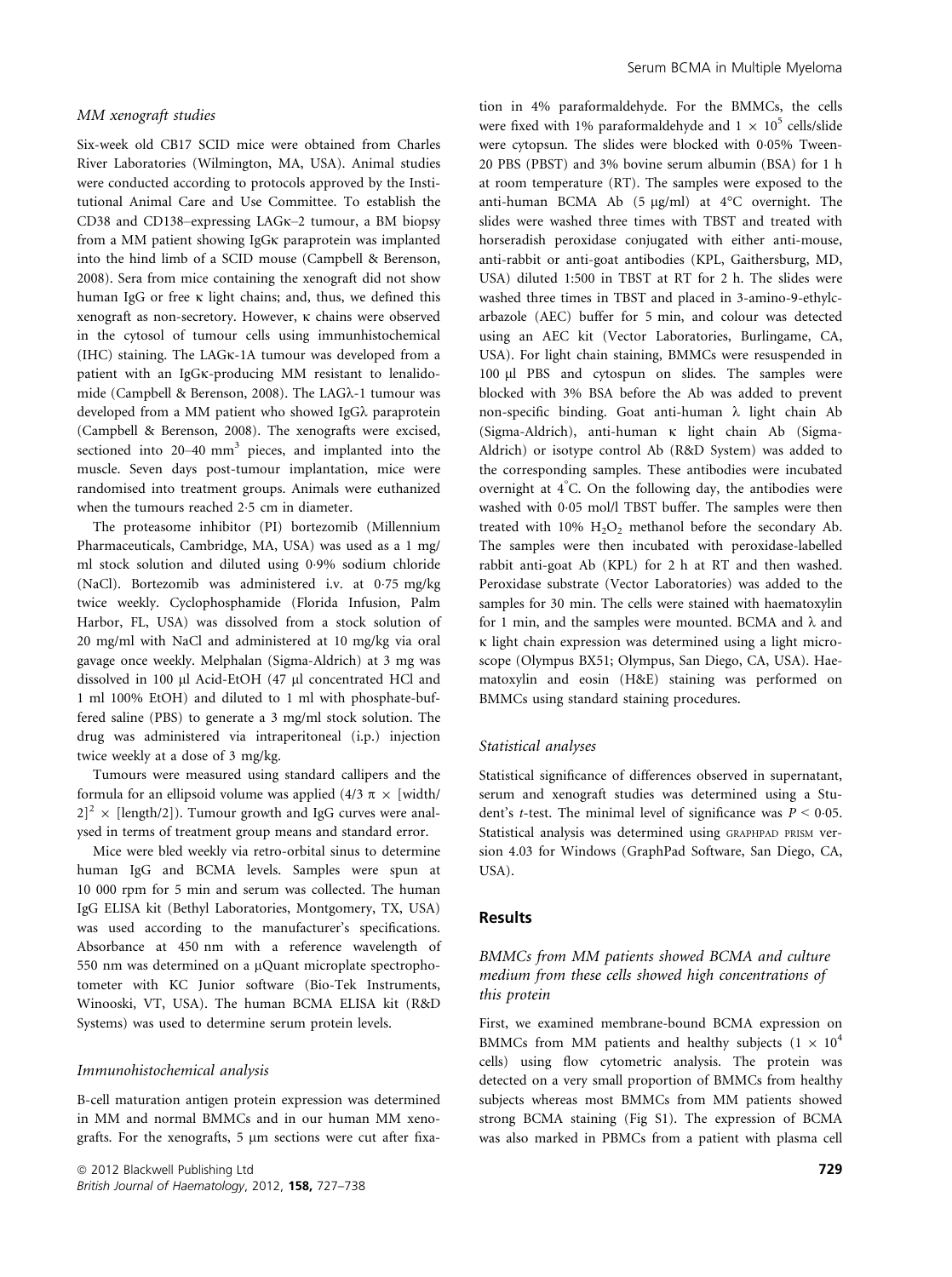leukaemia (Fig S1). As has previously been demonstrated (Novak et al, 2004), we also confirmed the presence of BCMA in CD138-expressing and light chain-restricted BMMCs from MM patients (data not shown). Next, to determine whether MM cells from BM are capable of releasing BCMA, BMMCs (1.6  $\times$  10<sup>6</sup> cells/well) from MM patients with active disease  $(n = 12 \text{ samples})$  or indolent disease  $(n = 2)$ , two MGUS individuals, and five healthy subjects were cultured for 72 h. Supernatants from MM patients showed high BCMA concentrations, whereas those from healthy subjects showed neglible amounts (Fig 1A). These levels were markedly higher in MM patients with active disease than among those with indolent MM or MGUS (Fig 1A). BCMA was not detectable in the supernatants from PBMCs from MM patients, except for a very high concentration (1589 pg/ml) in a patient with plasma cell leukaemia who lost the presence of measurable monoclonal Ig (data not shown). These findings demonstrate that high amounts of BCMA are released from MM-containing PB or BM MCs.

# Supernatant BCMA levels correlated with the percentage of MM plasma cells

We correlated the concentrations of BCMA in the culture medium with the percentage of MM plasma cells in the BMMCs. To accomplish this, we performed both H&E and  $\kappa$ and  $\lambda$  light chain staining to identify malignant plasma cells. Total numbers of nucleated cells and plasma cells were then counted and the proportions of malignant cells were calculated. Patients with a high percentage of malignant cells, as determined by the proportion of cells showing light chain staining, demonstrated high concentrations of BCMA in their culture medium whereas those with few light-chain restricted cells had low BCMA levels in their culture medium (Fig 1B).

## Serum BCMA levels were elevated in MM patients

We measured BCMA in sera from patients with newly diagnosed MM  $(n = 50)$ , MGUS individuals  $(n = 23)$  and healthy control subjects ( $n = 40$ ) that were age- and gendermatched. The MM patients included those with IgGK  $(n = 24)$ , IgG $\lambda$   $(n = 9)$ , IgA $\kappa$   $(n = 6)$ , IgA $\lambda$   $(n = 3)$ , IgM $\kappa$  $(n = 1)$ ,  $\kappa$  light chain only  $(n = 4)$ , and  $\lambda$  light chain only  $(n = 3)$  disease. Using the International Staging System (Greipp et al, 2005); 30, 12 and seven patients were stages 1, 2 and 3 respectively, and one was unknown. The serum levels of BCMA in MM patients were elevated when compared to healthy controls  $(P < 0.0001)$  and MGUS individuals  $(P = 0.0157;$  Fig 2A). Specifically, the median serum BCMA concentrations in MM, MGUS and controls were 13.87, 5.30 and 2.57 ng/ml, respectively. Indolent MM patients ( $n = 16$ ) had lower levels (median 1160 ng/ml) than among those with active MM ( $n = 34$ , median 17.79 ng/ml). Interestingly, the one MGUS patient who eventually progressed to MM had the highest serum BCMA level (1262 ng/ml) of MGUS patients, which had more than doubled to 2568 ng/ml at the time she developed MM. Notably, BCMA levels did not correlate with serum creatinine levels (data not shown). Cross-reactivity of the ELISA with a high concentration of human IgG (1000 ng/ml) was found to be minimal, with a BCMA readout of only 0.015 ng/ml (data not shown).

# Serum BCMA levels in MM patients correlated with supernatant from cultured MM BMMCs, disease status and overall survival

B-cell maturation antigen levels from serum and supernatants, of cultured BMMCs, of MM patients ( $n = 14$  samples) showed a strong correlation ( $r = 0.82$ ; Fig S2).

Next, we determined if serum BCMA levels correlated with the MM patient's response to therapy. Responsive ( $\geq$ PR) patients ( $n = 80$  samples) had lower serum BCMA levels (median 4.06 ng/ml) than individuals ( $n = 79$  samples)<br>showing progressive disease (median 19.76 ng/ml;  $(median \t19.76 \t ng/ml;$  $P = 0.0038$ ; Fig 2B). In addition, patients that achieved CR  $(n = 26)$  had lower BCMA levels (median, 2.09 ng/ml) than patients with VGPR  $(n = 16, \text{ median } 3.33 \text{ ng/ml})$  or PR  $(n = 38, \text{ median } 5.44 \text{ ng/ml})$ . Notably, BCMA levels did not correlate with serum creatinine levels (data not shown).

Changes in serum BCMA levels were found to correlate with changes in an individual patient's clinical status in response to anti-MM treatment. Except in one case, those patients responding to treatment showed decreases in these levels whereas those with disease progression showed increases in BCMA levels (Fig S3). Regardless of the patient's clinical status, serum BCMA levels did not correlate with the use of specific anti-MM agents that were being administered (Table SI).

With a median follow-up of 11 months (range,  $\leq 1$ -83 months), MM patients ( $n = 162$ ) with BCMA levels above the median (10.85 ng/ml) showed a shortened survival compared to those with amounts below the median concentration  $(P = 0.0014$ ; Fig 2C). In addition, patients in the highest quartile ( $> 24.56$  ng/ml) showed a markedly shortened survival compared to the remainder of the patients  $(P = 0.0003;$  Fig S4).

# Another polyclonal anti-BCMA Ab blocked detection of BCMA in standards and serum from MM patients

Sera from MM patients was incubated overnight at 4°C with a different polyclonal anti-BCMA Ab (catalogue # AF193; R&D Systems) and the same ELISA was performed. This anti-BCMA Ab (400 ng/ml) blocked the detection of BCMA in the standards whereas an isotype-matched polyclonal goat control Ab at the same high concentration did not have any impact on detection of BCMA (Fig 3A, left panel). We then used a 10-fold lower concentration of this blocking polyclonal anti-BCMA Ab (40 ng/ml) and BCMA became detectable but only when high concentrations of the standards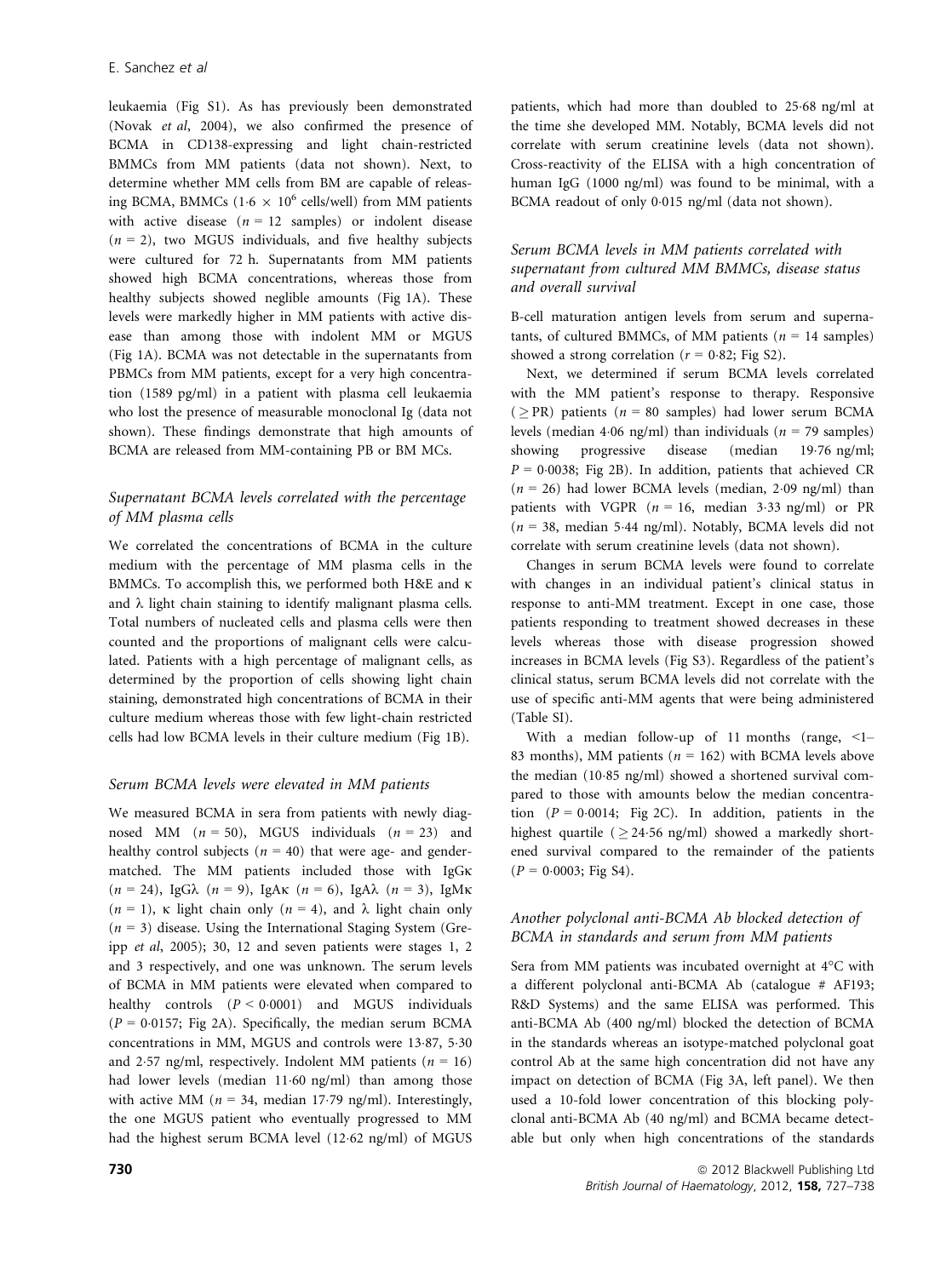

Fig 1. BCMA is found in supernatants from cultured BMMCs from MM patients. (A) Bone marrow mononuclear cells were cultured for 72 h, supernatants collected and a BCMA ELISA performed. Patients with active MM had markedly higher BCMA levels than those with indolent multiple myeloma (MM) or monoclonal gammopathy of undetermined significance (MGUS) or healthy controls (one patient was studied from bone marrow samples obtained following disease progression from two different regimens). (B) Patients with a high percentage of malignant cells, determined by light chain staining, demonstrated high concentrations of BCMA in their culture medium whereas those with few light-chain restricted cells had low BCMA levels in their culture medium (original magnification  $\times 100$ ). Data graphed are the mean  $\pm$  standard error of the mean using three replicates.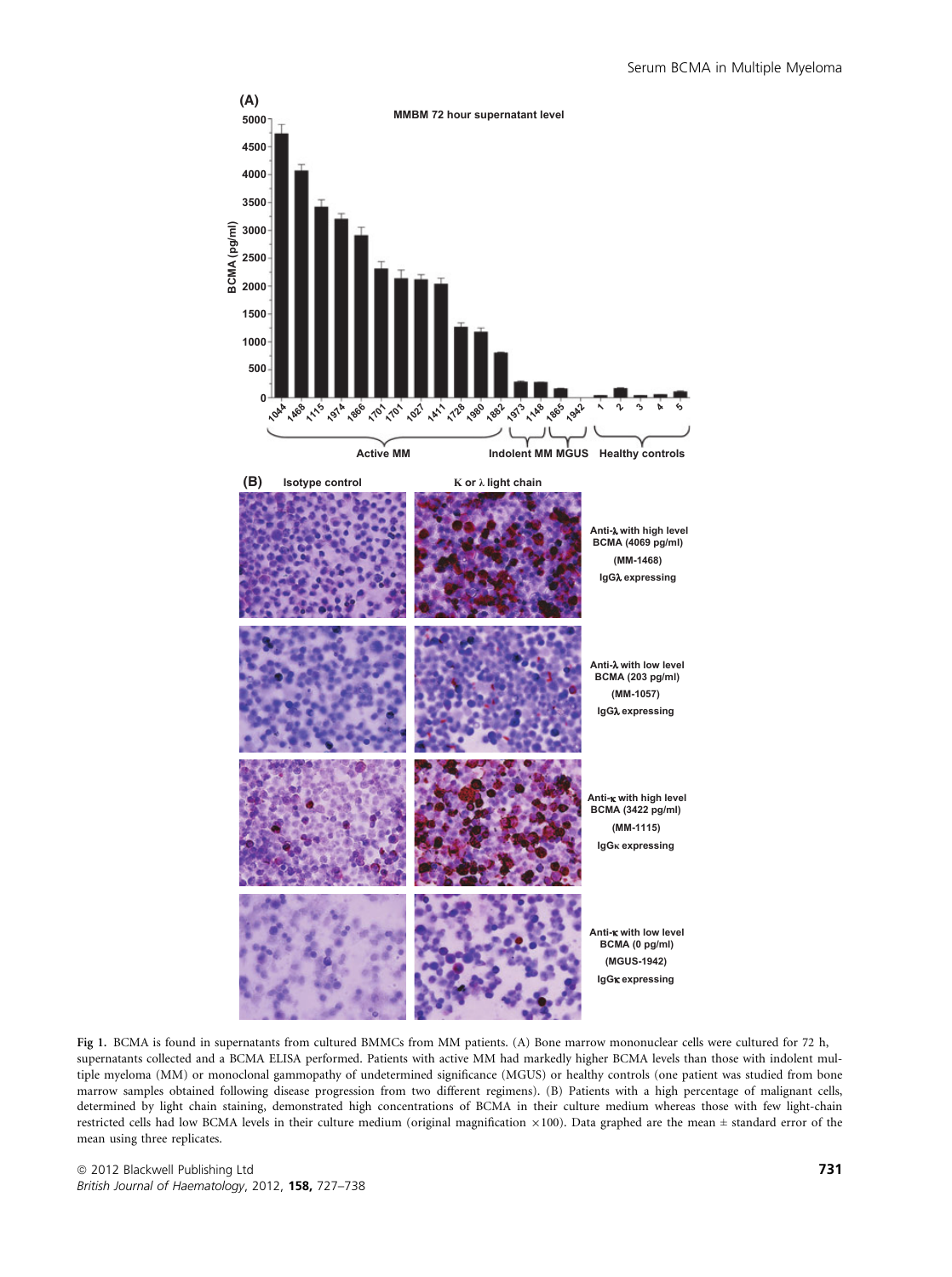

Fig 2. Soluble BCMA is found in the serum of MM patients and correlates with disease status and overall survival. (A) Untreated multiple myeloma (MM) patients had significantly higher serum BCMA levels compared to monoclonal gammopathy of undetermined significance (MGUS) patients and normal controls ( $P = 0.0157$ ,  $P < 0.0001$ , respectively). (B) Serum BCMA levels from responding patients were lower compared to patients with progressive disease  $(P = 0.0038)$ . (C) Kaplan–Meier survival of MM patients with BCMA levels above the median (10.85 ng/ml) showed shortened survival compared to those with amounts below the median. Individual patients with multiple BCMA levels were analysed from the time of their first assessment. Data graphed are of samples run in triplicates and are presented as medians.

were present (Fig 3A, right panel). Similarly, BCMA was not detected in diluted and undiluted MM serum in the presence of a high concentration (100 ng/ml) of the blocking anti-BCMA Ab (Fig 3B) whereas BCMA levels were high in undiluted MM serum and decreased as the sample alone was diluted (Fig 3B). We then used a lower concentration of this blocking polyclonal anti-BCMA Ab (10 ng/ml) and BCMA became detectable but at lower levels than in serum lacking the blocking Ab (data not shown). Thus, the exogenously added anti-BCMA Ab blocks the detection of BCMA identified with the standard anti-BCMA Ab used in the ELISA, indicating the specificity of this assay for detecting BCMA.

# Monoclonal anti-BCMA Ab showed similar serum BCMA levels as detected with the polyclonal Ab-based ELISA

Plates were coated with a monoclonal anti-BCMA Ab (Sigma-Aldrich) as a capture Ab. BCMA standard antigens from the R&D Systems kit or patient serum was incubated with monoclonal Ab (mAb)-coated plates and then the standard protocol described in the R&D Systems kit was used. BCMA was detectable with the mAb and the pattern of levels matched results obtained with the polyclonal Ab, when assessing the BCMA standards (Fig 3C) and serum samples from MM and MGUS patients (Fig 3D).

# SCID mice containing human MM xenografts contained human BCMA in their serum and these levels correlated with tumour volumes and response to anti-MM therapy

As it is possible that BCMA detected in human MM serum and supernatants from cultured MM BMMCs may be derived from non-malignant cells, we evaluated human BCMA levels in our human MM xenografts. MM tumours  $(LAGK-2, LAG\lambda-1$  and  $LAGK-1A)$  were analysed for human BCMA expression using IHC. The protein was detected in the three xenografts with the anti-BCMA Ab, which does not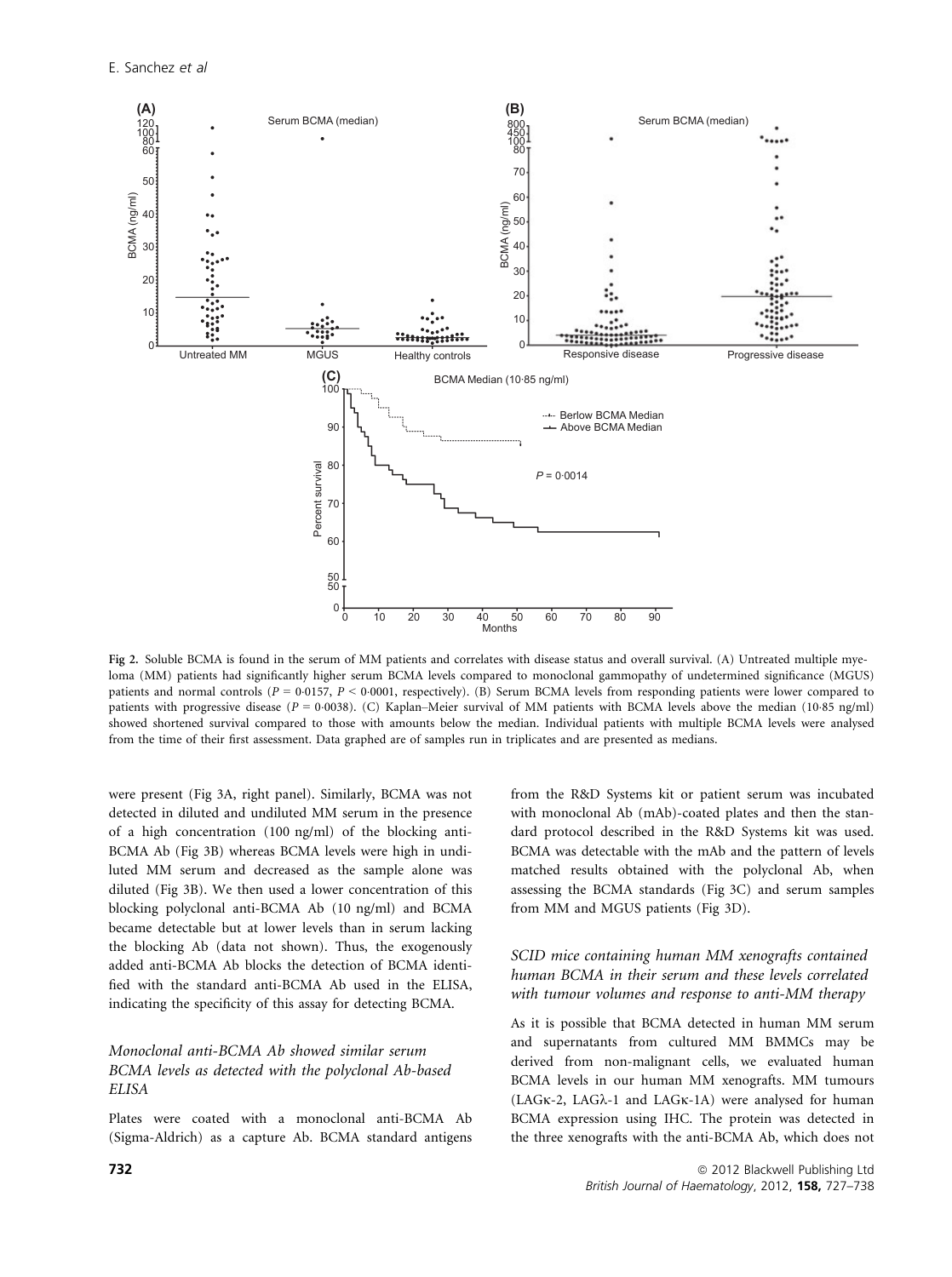

Fig 3. Polyclonal blocking and monoclonal anti-BCMA antibodies confirm the presence of BCMA in MM serum. (A) BCMA standards were undetectable when incubated with a polyclonal anti-BCMA Ab (left panel). An isotype-matched control goat Ab (at the same high concentration) or BCMA standards incubated without the blocking polyclonal anti-BCMA Ab, did not have any impact on detection of BCMA (left panel). When the blocking polyclonal anti-BCMA Ab was used at a 10-fold lower concentration, only the high-concentration BCMA standards were detectable (right panel). BCMA was detected when BCMA standards were not incubated with the polyclonal anti-BCMA Ab (right panel). (B) Polyclonal anti-BCMA Ab (100 ng/ml) blocked BCMA from undiluted and diluted (up to 1:16) serum of MM Patient 1056. In contrast, serum from the same patient in the absence of the blocking antibody detected BCMA, which decreased with serial dilution. (C) A monoclonal anti-BCMA Ab detected the BCMA standards (bottom panel), and the pattern of levels was similar to those obtained when using the polyclonal anti-BCMA Ab (top panel). (D) The pattern of BCMA levels from MM patients who were untreated (1429), in VGPR (1764) or CR (1004) or an MGUS individual (1725) using the polyclonal Ab (left panel) showed similar patterns of the results obtained with the monoclonal Ab (right panel).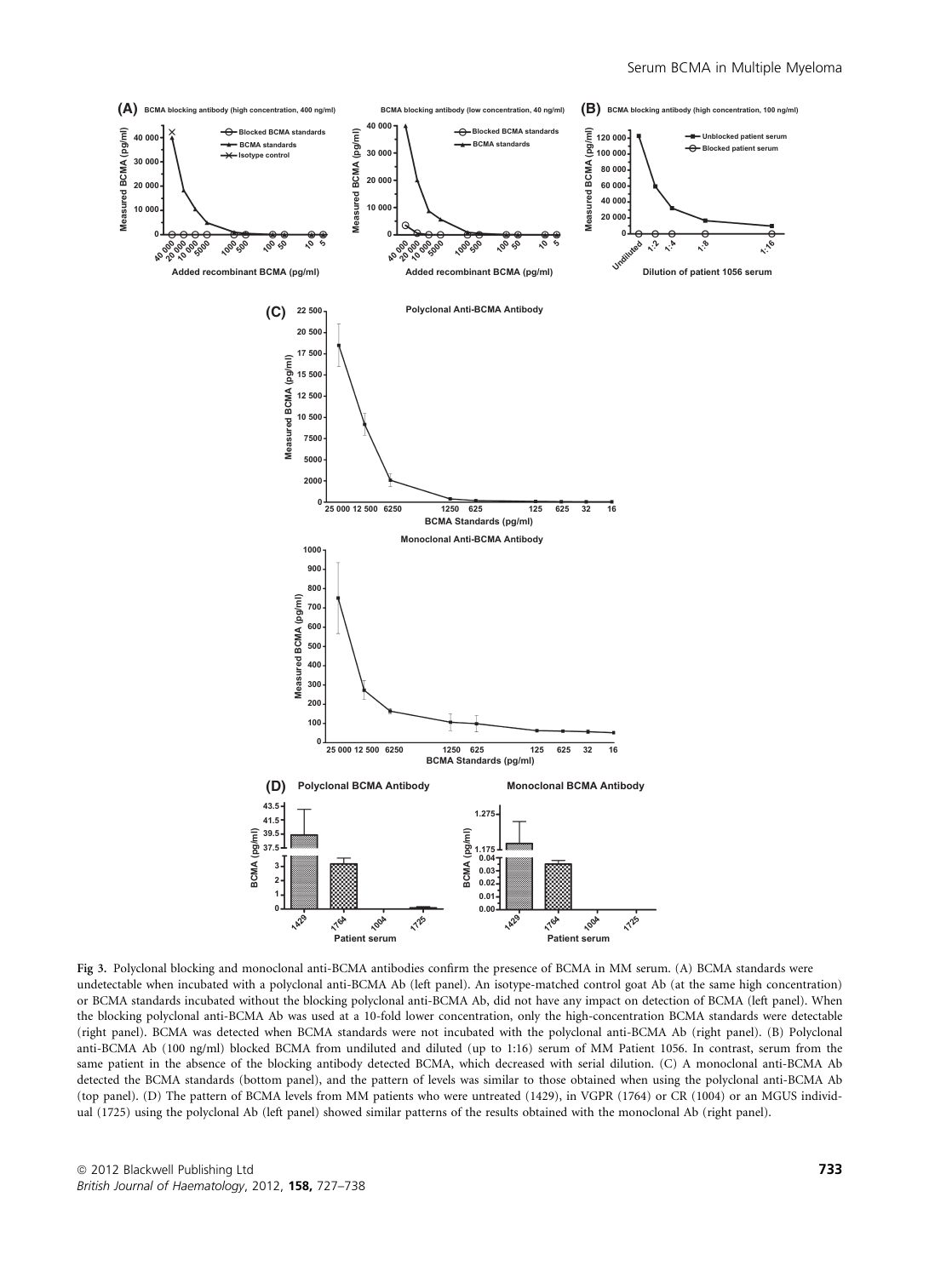bind to mouse BCMA (Fig 4). No staining of other murine tissue was observed (data not shown).

To exclude the possibility that the serum BCMA detected was not the result of dead cells, either from natural tumour cell turnover or anti-MM treatment, mice were allowed to grow non-paraprotein producing LAGK-2 tumours to approximately  $1000 \text{ mm}^3$  at which time the mice were treated with bortezomib and cyclophosphamide. Mice were bled 8–12 h following this combination treatment  $(n = 7)$  or untreated controls ( $n = 4$ ). A decrease in both tumour volume  $(P = 0.0006)$  and serum human BCMA levels  $(P < 0.0001)$  were observed among drug-treated mice compared to untreated animals (Fig 5A, B); a rise in serum BCMA levels from a possible release of membrane bound protein from dead cells was not observed following drug treatment. Thus, it could be concluded that the BCMA in the sera of the mice were from live plasma cells, and not the result of its release from dying MM cells.

Serum human BCMA levels also correlated with tumour growth, IgG levels and response to treatment in mice bearing another human MM xenograft, LAGk-1. Untreated mice  $(n = 4)$  had large tumour volumes and high serum IgG and BCMA levels. Mice receiving melphalan (3 mg/kg,  $n = 4$ ) twice weekly via i.p. injection showed smaller tumour volumes, IgG and BCMA levels compared to untreated mice (tumour volumes:  $P < 0.0001$ ; hIgG:  $P = 0.0033$ ; BCMA:  $P = 0.0055$ ; Fig 6A–C). Human BCMA was not detected in the serum of non-tumour bearing SCID mice (data not shown).

#### **Discussion**

B-cell maturation antigen is expressed on the surface of normal and malignant B-cells (Laabi et al, 1992, 1994; Thompson et al, 2000; Novak et al, 2004). Another surface receptor present on normal and malignant B-cells, the interleukin (IL)-6 receptor, has been shown to be elevated in the serum of MM patients (Jones et al, 2001) but only in approximately 15% of patients (Stephens et al, 2012). We have now shown that BCMA is present in the serum of MM patients; and, moreover, its levels correlate with the patient's response to therapy and overall survival. We used a blocking anti-BCMA Ab to show the specificity of the ELISA to detect BCMA and a mAb to confirm the presence of BCMA in these samples. Supernatants from cultured BMMCs from MM patients with active disease contain much higher levels in their culture medium than among healthy subjects and those with MGUS or indolent MM. SCID mice bearing human MM xenografts also showed high serum BCMA levels, which decreased in response to anti-MM therapy.

Due to the difficulty in assessing the location of this BMbased malignancy and the heterogeneous involvement of malignant plasma cells within different BM sites, measurement of MM tumour mass is indirect; and, thus, response to



Fig 4. Positive immunohistochemical staining with anti-BMCA antibodies in human MM xenografts removed from CB17 SCID mice. Slides (original magnification  $\times$ 100) were analysed using the Mircrosuite Biological Suite Program (Olympus BX51).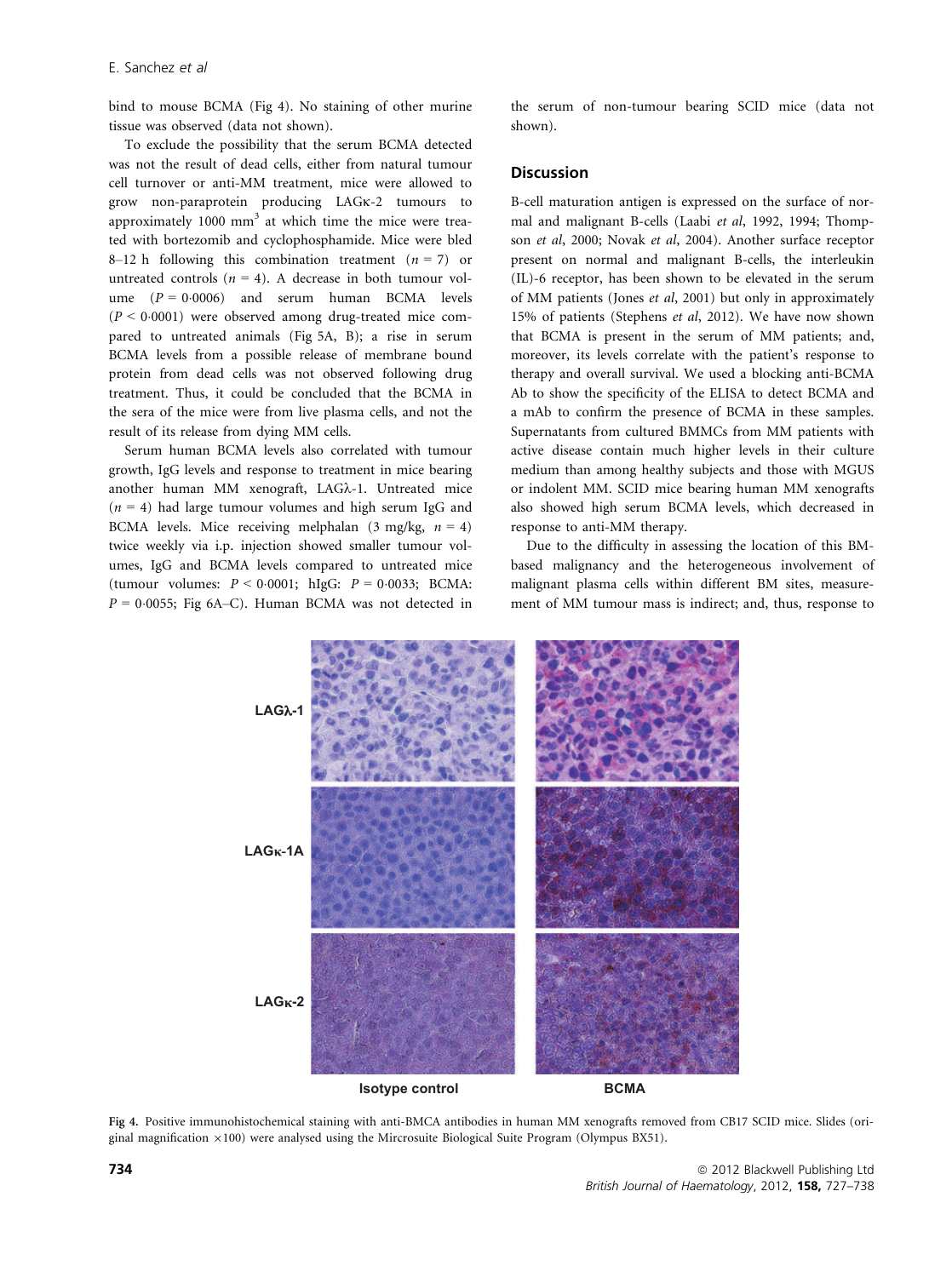

Fig 5. BCMA is produced by live MM cells in tumour-bearing mice. To determine if the observed serum BCMA was the result of membrane-bound BCMA from dead MM cells, mice bearing 1000 mm<sup>3</sup> LAGK-2 tumours were dosed with bortezomib (bort) at 0.75 mg/kg plus cyclophosphamide (cy) at 10 mg/kg. Twelve hours following treatment, human BCMA levels were determined. (A) Tumour volumes of LAG<sub>K</sub>-2-bearing mice were markedly smaller ( $P = 0.0006$ ) when compared to untreated mice. (B) Serum BCMA levels in LAG<sub>K</sub>-2-bearing mice were also markedly lower ( $P < 0.0001$ ) when compared to untreated mice.

therapy is often difficult to determine. Besides blood and urine monoclonal Ig levels, other blood markers have included: haemoglobin, urea nitrogen, calcium, albumin, creatinine, monoclonal protein, b2M, IL-6, C-reactive protein, soluble IL-6 receptor, lactate dehydrogenase, thymidine kinase, and  $\alpha_1$ -antitrypsin (Kyle, 1994). However, these markers are not produced directly by MM cells. IL-6 and its soluble receptor have been used to follow human MM growth in mice (Tassone et al, 2005). However, assessment of these proteins to follow MM patients has proven less useful, probably due to their widespread presence in many other cell types (Jones et al, 2001). Thus, they have not proven to be reliable predictors of response (Kyle, 1994).

Classically, the amounts of monoclonal Ig have been used to assess disease status and response to treatment of individual MM patients. The homogenous synthesis of plasma globulin (or Ig) by malignant plasma cells but not normal host tissues was first demonstrated with mouse plasma cell tumours (Nathans et al, 1958). An excellent correlation was observed between total MM cell number and Ig synthesis



Fig 6. SCID mice bearing LAGk-1 treated with melphalan show a significant reduction in tumour size and IgG and serum human BCMA levels. Mice bearing this human MM xenograft model, that shows secretory disease of IgGk type, were dosed with melphalan (3 mg/kg) twice weekly via i.p. injection. (A) Untreated mice ( $n = 4$ ) had large tumour volumes whereas melphalan-treated mice ( $n = 7$ ) had small tumour volumes ( $P < 0.0001$ ). (B) Levels of serum IgG were significantly reduced among drug-treated mice when compared to controls ( $P = 0.0033$ ). (C) Levels of serum BCMA were significantly reduced among drug-treated mice when compared to controls ( $P = 0.0055$ ). Results presented are group means  $\pm$  standard error of the mean.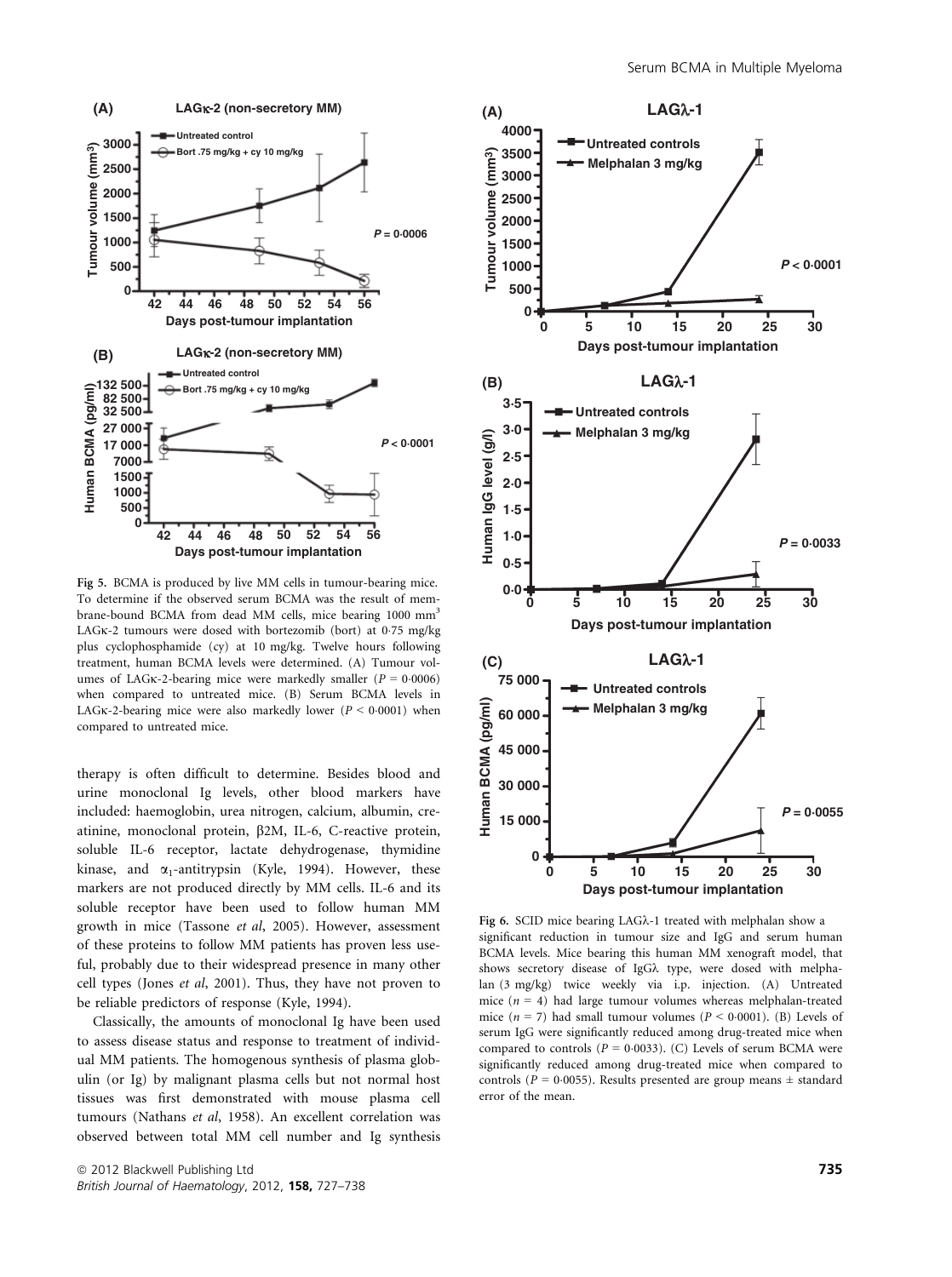rates in both mouse MM models and MM patients (Salmon & Smith, 1970; Sullivan & Salmon, 1972; Ghanta & Hiramoto, 1974). Monoclonal Ig levels are used as a prognostic factor as part of the Durie-Salmon staging system (Durie & Salmon, 1975), which was widely used until recently (Larson et al, 1997). Moreover, changes in these protein levels are used to follow the disease course and response to treatment in MM patients. However, assessment of Ig does not always accurately reflect changes in MM tumour growth (Sullivan & Salmon, 1972; Kawano et al, 1993; Zaanen et al, 1998). Changes in Ig metabolism may lead to a significant underestimation of the body's tumour burden (Sullivan & Salmon, 1972). In our own studies, mice containing human MM xenografts treated with PIs often show marked reductions in serum human paraprotein levels despite the presence of large, growing tumours (Sanchez et al, 2010). PIs are more active against MM tumour cells that contain higher Ig concentrations (Meister et al, 2007) and so the reduction in Ig levels may overestimate the decrease in tumour burden. Interferona has been shown to have inhibitory effects on Ig secretion from plasma cells, so that reductions in monoclonal Ig levels may overestimate the actual reduction in MM tumour burden (Tanaka et al, 1989).

We have grown human MM tumours in SCID mice from patients who show serum monoclonal Ig; however, mice containing certain MM tumours eventually do not show circulating human Ig (Shaw, 2006). The immature, proliferative cell population that is responsible for maintaining the MM clone does not appear to express Ig whereas the mature myeloma cells display a low proliferative activity with secretion of large amounts of Ig (Kawano et al, 1993). Thus, measurement of changes in Ig levels may fail to assess important parts of the MM clone. Some MM patients do not produce monoclonal Ig; and, thus, following these patients' response to therapy is particularly difficult. Although our study suggests that serum BCMA levels may be a useful way to follow the response of MM patients to therapy and predict overall survival, much larger studies will need to be performed to confirm these initial observations and determine whether this level can assess changes in clinical status and outcome more accurately than assessment of monoclonal Ig. Whether this TNFR family member represents a new prognostic factor for MM and MGUS will need further evaluation with studies involving larger numbers of patients from samples that have been previously stored or prospectively evaluated.

The clinical importance of BCMA in MM has recently been documented (Bellucci et al, 2005). Patients who relapsed after allogeneic haematopoietic stem-cell transplantation who received donor lymphocyte infusions and achieved CR developed serum anti-BCMA antibodies (Bellucci et al, 2005), which reacted with the membrane-bound BCMA and induced complement-mediated lysis and antibodydependent cellular cytotoxicity (ADCC) of transfected cells and primary MM cells (Bellucci et al, 2005). Another group confirmed the anti-MM effects of anti-BCMA mAbs, which were shown to have ADCC against BCMA-expressing MM lines (Ryan et al, 2007).

Interestingly, the addition of soluble BCMA-Fc, which binds APRIL and BAFF both as free ligands and when membrane-bound, to nude mice bearing human colon or lung carcinoma cell lines, resulted in inhibition of tumour growth (Rennert et al, 2000). Normal mice exposed to soluble BCMA-Ig showed a dramatic reduction in B-cell numbers in the blood and peripheral lymphoid organs (Thompson et al, 2000). Similarly, splenic B cell reductions occurred in an in vitro mouse splenocyte proliferation assay following in vivo administration of BCMA-Fc to normal mice (Pelletier et al, 2003). Anti-BCMA antibodies are in clinical development (Ryan et al, 2007). Whether our new observation, that serum BCMA is found in the blood of MM patients and at higher levels among those with progressive disease, means that these antibodies may be bound by this circulating BCMA and thus limit their anti-MM effects, remains to be determined. This circulating receptor may bind its respective ligands, BAFF and APRIL, and stimulate tumour growth as reported with other circulating ligand-receptor complexes (Jones et al, 2001). We are currently evaluating whether this protein is cleaved off the cell surface in its complete or a truncated version, or actively secreted from the cell.

Notably, BCMA has also been shown to be present on the cell surface of the malignant cells from other types of B-cell malignancies, but serum levels have not been reported in these patients (Elsawa et al, 2006; Chiu et al, 2007; Maia et al, 2011). It will also be interesting to determine whether serum BCMA levels are also elevated in auto-immune disorders characterised by mature B-cell dysfunction, such as SLE and rheumatoid arthritis and, if so, whether these levels correlate with disease activity.

Given that BCMA binds BAFF, APRIL and anti-BCMA antibodies, it is possible that serum BCMA bound to these proteins may not be detected with this ELISA and thus, lead to a lower measured level of serum BCMA than is actually present. Further studies will reveal the structure of this circulating form of BCMA and whether this protein will become an important prognostic factor and additional marker with which to follow patients with MM and other B-cell disorders.

#### Acknowledgement

We would like to thank Tommy Garceau for his assistance in the submission of this manuscript.

#### Conflict of interest

The authors have no competing interests.

## Author contributions

ES wrote the manuscript, designed and oversaw execution of the in vivo experiments; ML performed serum BCMA ELI-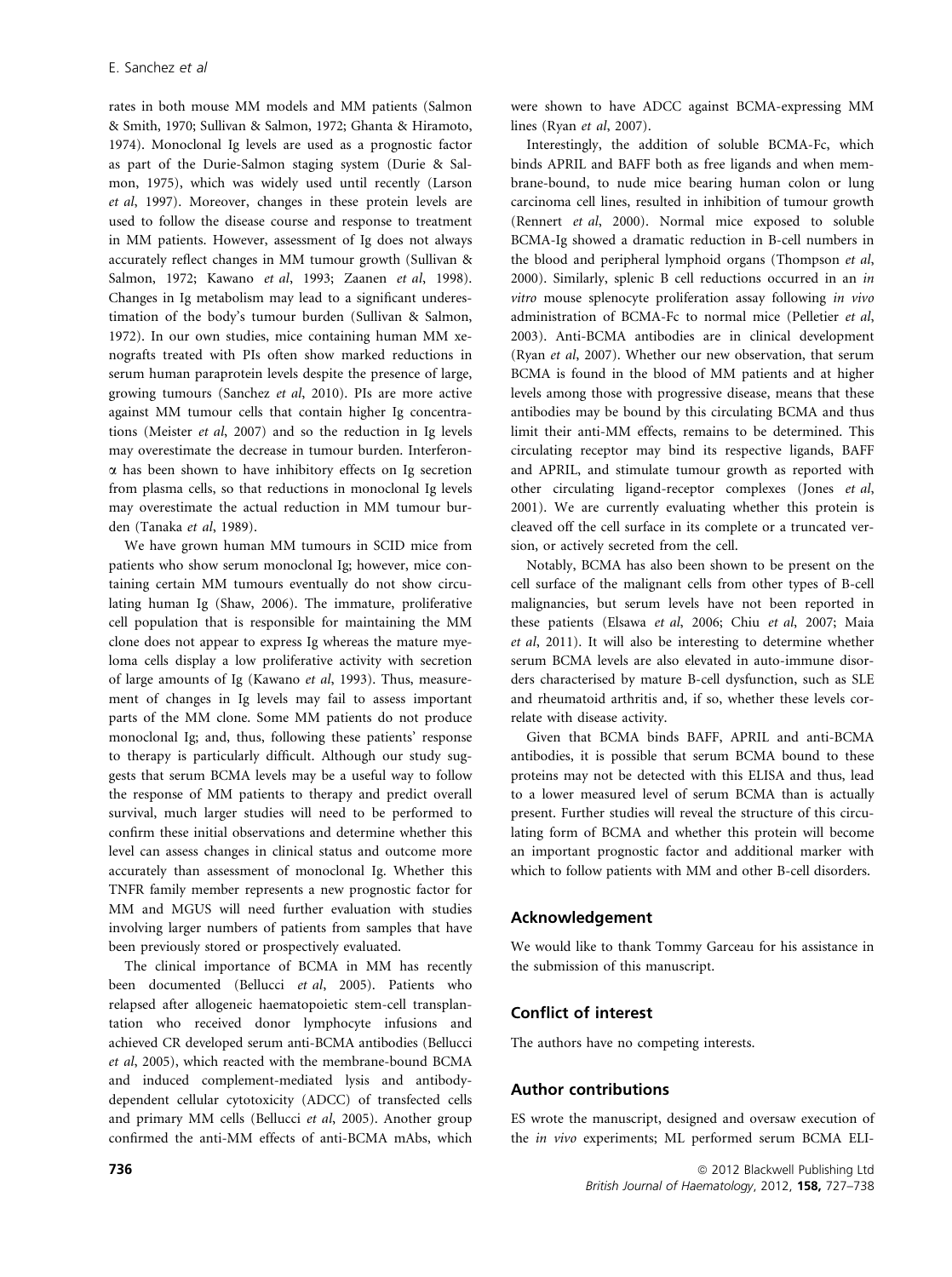SAs; AK collected the clinical data from patients charts and graphed the serum data, survival data and the lack of correlation between treatment regimens and serum BCMA levels; JL stained BMMC from MM patients, performed the percent plasma cells versus supernatant BCMA levels; CSW performed the bone marrow cultures and collected the supernatants for the BCMA ELISA; DTK collected the clinical data from patients charts; OY reviewed clinical data; CMN dosed and bled mice, ran and graphed the in vivo BCMA ELISAs; MPD performed serum BCMA ELISAs; CPA performed serum BCMA ELISAs; AR, EM, GNW and RAS reviewed clinical charts; BB and RAV reviewed the manuscript; RB collected and provided bone marrow samples and reviewed the manuscript; JC reviewed statistics; HC assisted in writing the manuscript, designed experiments, analysed data; JRB provided PB and BM samples, designed research experiments, analysed data, interpreted data, and assisted in writing the manuscript.

#### References

- Bellucci, R., Alyea, E.P., Chiaretti, S., Wu, C.J., Zorn, E., Weller, E., Wu, B., Canning, C., Schlossman, R., Munshi, N.C., Anderson, K.C. & Ritz, J. (2005) Graft-verus-tumour response in patients with multiple myeloma is associated with antibody response to BCMA, a plasma-cell membrane receptor. Blood, 105, 3945–3950.
- Campbell, R.A. & Berenson, J.R. (2008) Animal models of multiple myeloma and their utility in drug discovery. Current Protocols in Pharmacology, 40, 14.9.1–14.9.22
- Cheema, G.S., Roschke, V., Hilbert, D.M. & Stohl, W. (2001) Elevated serum B lymphocyte stimulator levels in patients with systemic immunebased rheumatic diseases. Arthritis Rheumatology, 44, 1313–1319.
- Chiu, A., Xu, W., He, B., Dillon, S.R., Gross, J.A., Sievers, E., Qiao, X., Santini, P., Hyjek, E., Lee, J.W., Cesarman, E., Chadburn, A., Knowles, D. M. & Cerutti, A. (2007) Hodgkin lymphoma cells express TACI and BCMA receptors and generate survival and proliferation signals in response to BAFF and APRIL. Blood, 109, 729– 739.
- Day, E.S., Cachero, T.G., Qian, F., Sun, Y., Wen, D., Pelletier, M., Hsu, Y.-M. & Whitty, A. (2005) Selectivity of BAFF/BLyS and APRIL for binding to the TNF family receptors BAF-FR/BR3 and BCMA. Biochemistry, 44, 1919– 1931.
- Durie, B.G. & Salmon, S.E. (1975) A clinical staging system for multiple myeloma: correlation of measured myeloma cell mass with presenting clinical features, response to treatment and survival. Cancer, 36, 842–854.
- Elsawa, S.F., Novak, A.J., Grote, D.M., Ziesmer, S. C., Witzig, T.E., Kyle, R.A., Dillon, S.R., Harder, B., Gross, J.A. & Ansell, S.M. (2006) B-lymphocyte stimulator (BLyS) stimulates immunoglobu-

# Supporting Information

Additional Supporting Information may be found in the online version of this article:

Fig S1. Membrane bound BCMA expression on primary MM cells.

Fig S2. Serum and supernatant BCMA level correlation.

Fig S3. Changes in serum BCMA levels were found to correlate with changes in individual patient's clinical status in response to anti-MM treatment.

Fig S4. Kaplan–Meier survival of MM patients with serum BCMA levels in the highest quartile (25%).

Table SI. Serum BCMA levels do not correlate with the use of specific anti-MM agents.

Please note: Wiley-Blackwell are not responsible for the content or functionality of any supporting materials supplied by the authors. Any queries (other than missing material) should be directed to the corresponding author for the article.

lin production and malignant B-cell growth in Waldenstrom macroglobulinemia. Blood, 107, 2882–2888.

- Ghanta, V.K. & Hiramoto, R.N. (1974) Quantitation of toal-body tumour cells (MOPC 104E)-1 subcutaneous model. The Journal of the National Cancer Institute, 52, 1199–1202.
- Greipp, P.R., San Miguel, J., Durie, B.G., Crowley, J.J., Barlogie, B., Blade, J., Boccadoro, M., Child, J.A., Avet-Loiseau, H., Kyle, R.A., Lahuerta, J.J., Ludwig, H., Morgan, G., Powles, R., Shimizu, K., Shustik, C., Sonneveld, P., Tosi, P., Turesson, I. & Westin, J. (2005) International staging system for multiple myeloma. Journal of Clinical Oncology, 23, 3412–3420.
- Groom, J., Kalled, S.L., Cutler, A.H., Olson, C., Woodcock, S.A., Schneider, P., Tschopp, J., Cachero, T.G., Batten, M., Wheway, J., Mauri, D., Cavill, D., Gordon, T.P., Mackay, C.R. & Mackay, F. (2002) Association of BAFF/BLyS overexpression and altered B cell differentiation with Sjogren's syndrome. Journal of Clinical Investigation, 109, 59-68.
- Gross, J.A., Johnston, J., Mudri, S., Enselman, R., Dillon, S.R., Madden, K., Xu, W., Parrish-Novak, J., Foster, D., Lofton-Day, C., Moore, M., Littau, A., Grossman, A., Haugen, H., Foley, K., Blumberg, H., Harrison, K., Kindsvogel, W. & Clegg, C.H. (2000) TACI and BCMA are receptors for a TNF homologue implicated in B cell autoimmune disease. Nature, 404, 995–999.
- Jones, S.A., Horiuchi, S., Topley, N., Yamamoto, N. & Fuller, G.M. (2001) The soluble interleukin 6 receptor: mechanisms of production and implications in disease. The FASEB Journal, 15, 43–58.
- Kawano, M., Huang, N., Harada, H., Harada, Y., Sakai, A., Tanaka, H., Iwato, K. & Kuramoto, A. (1993) Identification of immature and mature

cells in the bone marrow of human myelomas. Blood, 82, 564–570.

- Kyle, R.A. (1994) Why better prognostic factors for multiple myeloma are needed. Blood, 83, 1713–1716.
- Laabi, Y., Gras, M.P., Carbonnel, F., Brouet, J.C., Berger, R., Larsen, C.J. & Tsapis, A. (1992) A new gene, BCM, on chromosome 16 is fused to interleukin 2 gene by a t(4;16)(q26;p13) translocation in a malignant T cell lymphoma. The EMBO Journal, 11, 3897–3904.
- Laabi, Y., Gras, M.P., Brouet, J.C., Berger, R., Larsen, C.J. & Tsapis, A. (1994) The BCMA gene, preferentially expressed during lymphoid maturation, is bidirectionally transcribed. Nucleic Acids Research, 22, 1147–1154.
- Larson, R.S., Sukpanichnant, S., Greer, J.P., Cousar, J.B. & Collins, R.D. (1997) The spectrum of multiple myeloma: diagnostic and biological implications. Human Pathology, 28, 1336–1347.
- Maia, S., Pelletier, M., Ding, J., Hsu, Y.M., Sallan, S. E., Rao, S.P., Nadler, L.M. & Cardoso, A.A. (2011) Aberrant expression of functional BAFFsystem receptors by malignant B-cell precursors impacts leukemia cell survival. PLoS One, 6, 1–12.
- McKay, F., Woodcock, S.A., Lawton, P., Ambrose, C., Baetscher, M., Schneider, P., Tschopp, J. & Browning, J.L. (1999) Mice transgenic for BAFF develop lymphocytic disorders along with autoimmune manifestations. Journal of Experimental Medicine, 190, 1697–1710.
- Meister, S., Schubert, U., Neubert, K., Herrmann, K., Burger, R., Gramatzki, M., Hahn, S., Schreiber, S., Wilhelm, S., Herrmann, M., Jack, H.M. & Voll, R. E. (2007) Extensive immunoglobulin production sensitizes myeloma cells for proteasome inhibition. Cancer Research, 67, 1783–1792.
- Moreaux, J., Legouffe, E., Jourdan, E., Quittet, P., Reme, T., Lugagne, C., Moine, P., Rossi, J.F., Klein, B. & Tarte, K. (2004) BAFF and APRIL

 $\circledcirc$  2012 Blackwell Publishing Ltd  $\bullet$ British Journal of Haematology, 2012, 158, 727-738